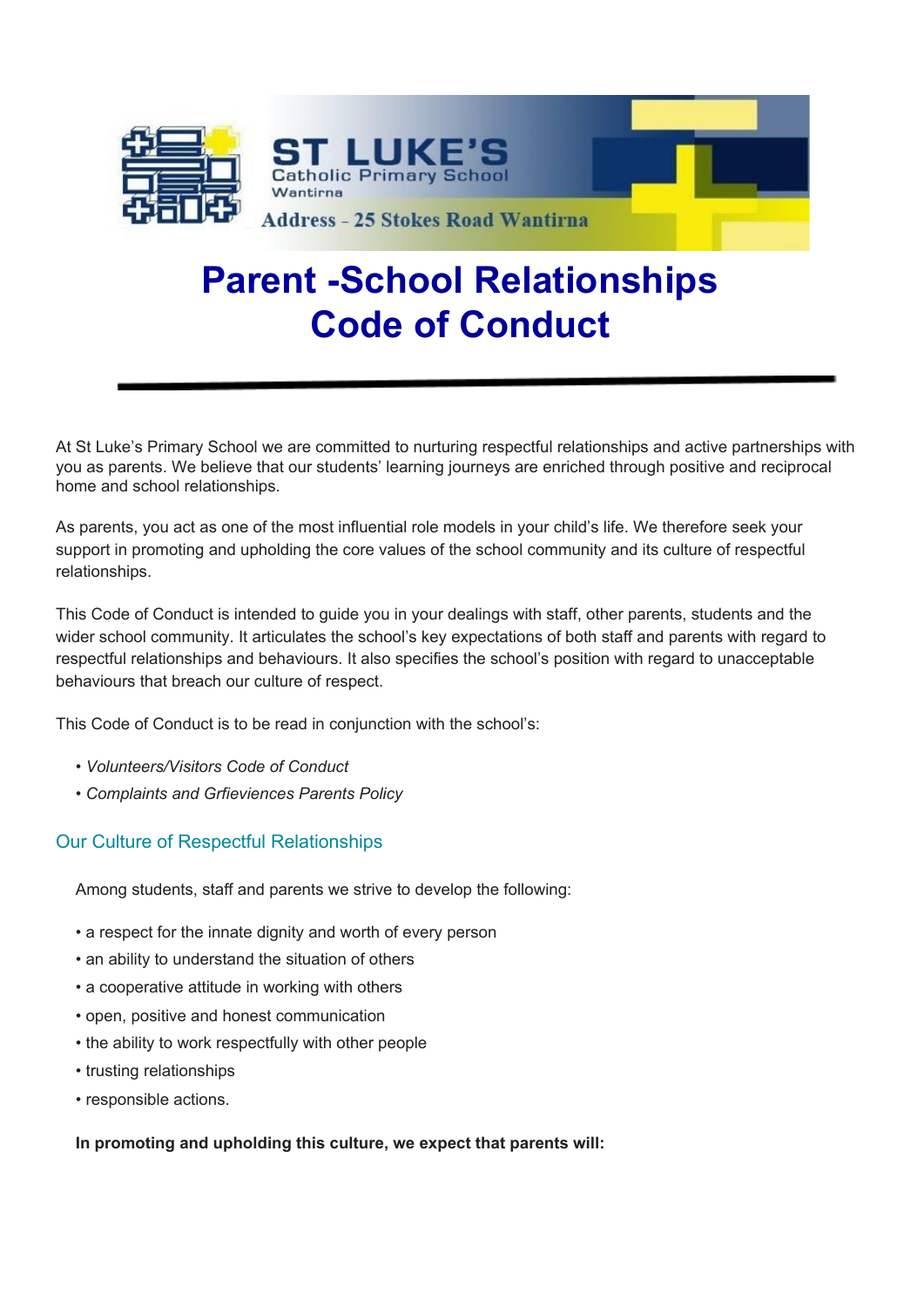- support the school's Catholic ethos, traditions and practices
- support the school in its efforts to maintain a positive teaching and learning environment
- understand the importance of healthy parent/teacher/child relationships and strive to build the relationships
- adhere to the school's policies, as outlined on the school website
- treat staff and other parents with respect and courtesy.

#### **In promoting and upholding this culture, we expect that staff will:**

- communicate with you regularly regarding your child's learning, development and wellbeing
- provide opportunities for involvement in your child's learning
- maintain confidentiality over sensitive issues
- relate with and respond to you in a respectful and professional manner
- ensure a timely response to any concerns raised by you.

## Raising Concerns and Resolving Conflict *(Refer also to our Complaints and Grfieviences Parents Policy)*

In raising concerns on behalf of your child, or making a complaint about the school's practices or treatment of your child, **we expect that you will**:

- listen to your child, but remember that a different 'reality' may exist elsewhere;
- observe the school's stated procedures for raising and resolving a grievance/complaint;
- follow specified protocol for communication with staff members, including making appointments at a mutually convenient time and communicating your concerns in a constructive manner;

• refrain from approaching another child while in the care of the school to discuss or chastise them because of actions towards your child. Refer the matter directly to your child's teacher for follow-up and investigation by the school.

In responding to your concerns or a complaint, **we expect that staff will**:

- observe confidentiality and a respect for sensitive issues
- ensure your views and opinions are heard and understood
- communicate and respond in ways that are constructive, fair and respectful
- ensure a timely response to your concerns/complaint
- strive for resolutions and outcomes that are satisfactory to all parties.

### Student Safety and Wellbeing

Our students come to school to learn in a safe environment. In doing so it is our collective responsibility to keep them safe from harm. We regard certain behaviours as harmful and unacceptable insofar as they compromise the safety and l wellbeing of our students. These behaviours include, but are not